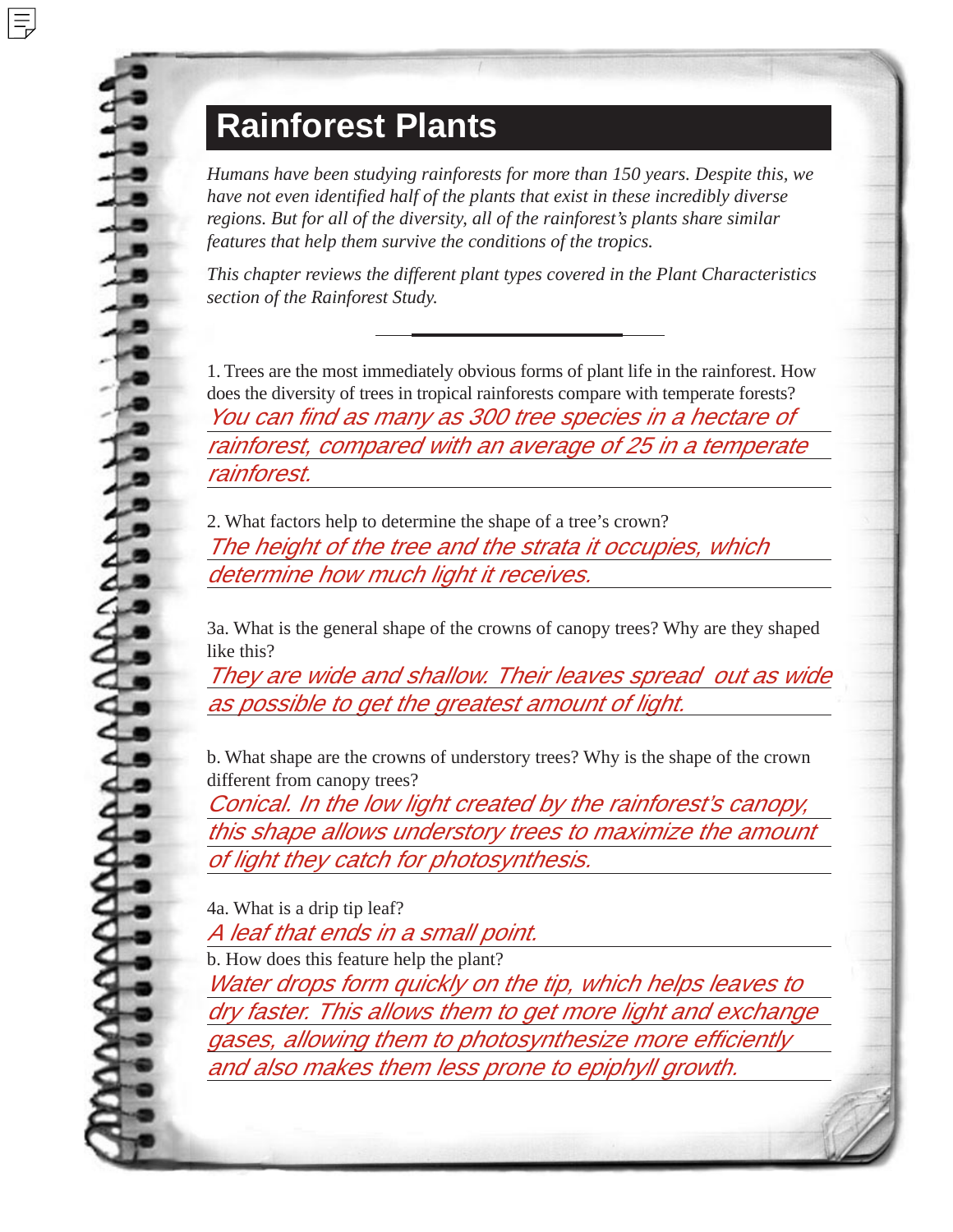5. How does red or purple coloring on the underside of a leaf aid in photosynthesis? The coloring maximizes the amount of light the leaf receives by reflecting the red light that leaves use to photosynthesize back through the leaf.

6. When do most trees produce their flowers? Why at that time of year? During the dry season, because insects are more active and the flowers are less likely to be damaged by rain.

7. Rainforest trees produce a wide variety of different types of flowers, to attract the range of pollinators that exist. Draw lines to match the flower type with the animal suited to pollinate it.



8. Like flowers, different fruits attract different animals to disperse the seeds. What kind of fruit would attract the following animals? a. Monkeys

Large green and yellow fruits.

b. Bats

**2**

Strong-smelling fruits.

c. Birds

Small, brightly colored fruit and berries.

## **Above and Beyond...**

1. Consider the above question. Why is each animal attracted to the kind of fruit it eats?

9. While seeds will germinate near the parent tree, most are designed to be dispersed. What are some methods used for seed dispersal in the rainforest? Animals carrying off the seeds, light seeds that "catch" the wind, seeds that float on water.

Rainforest Plants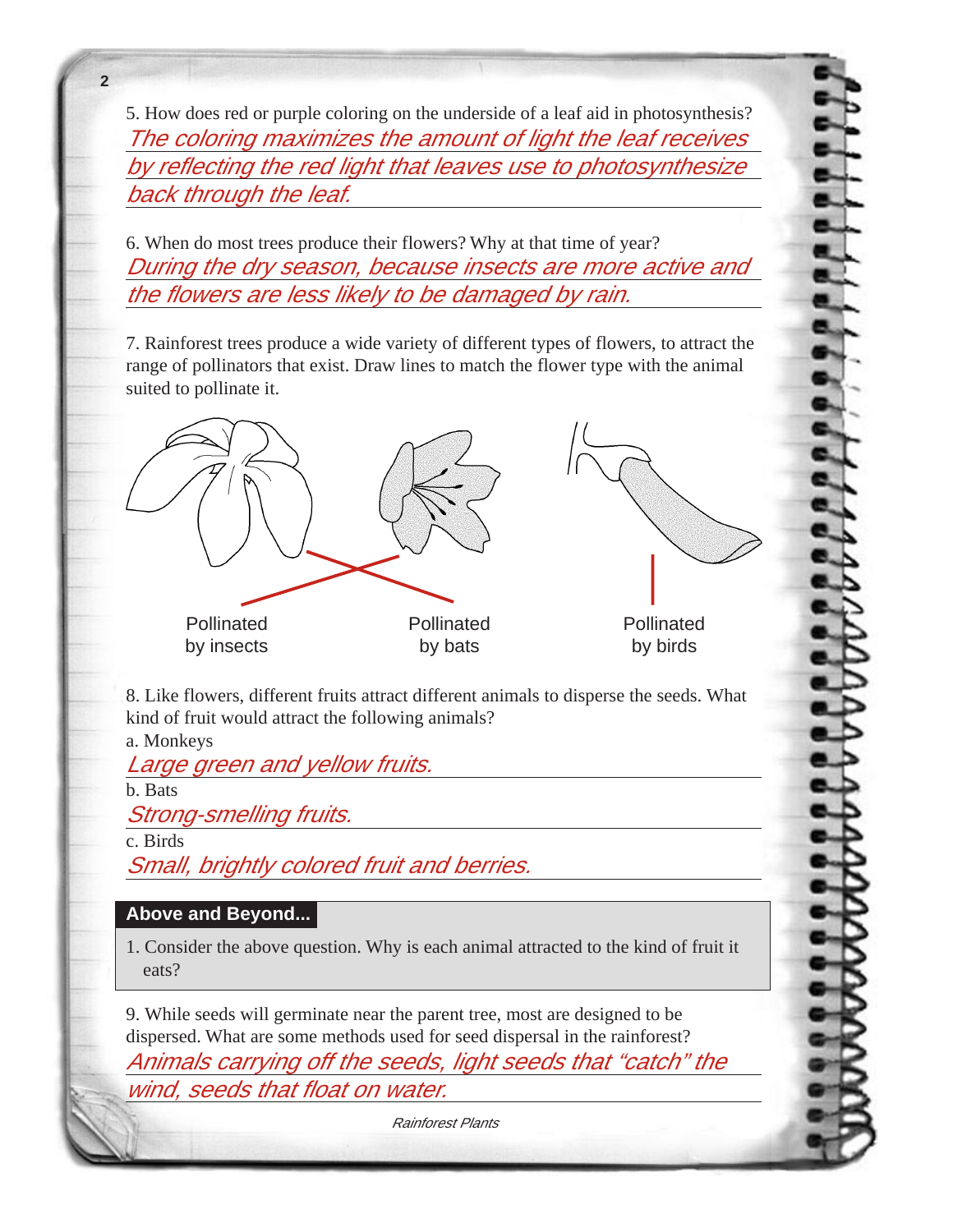10. A tree's bark can help protect it from other plants that grow on its trunk and branches, such as vines and epiphytes. What are the several types of bark that provide this protection and what makes each effective?

Smooth bark prevents growth of other plants because there is nothing for vines and epiphytes to affix themselves to. Exfoliating bark comes off in sections under the weight of other plants growing on it. Bark with dense clusters of spines is effective because there are few spots for another plant to attach to.

11a. Emergent trees can grow to be as tall as a 20-storey building, yet many have only shallow roots. What structure is used to help provide support? Buttresses.

b. What other benefits do these structures provide to the tree? They increase the surface area for gas exchange and the collection of nutrients from leaf and other litter, and may even protect against vine growth.

12. Label each root type.





Tap root Surface roots Stilt roots



**3**





Adventitious roots Breathing roots

Rainforest Plants